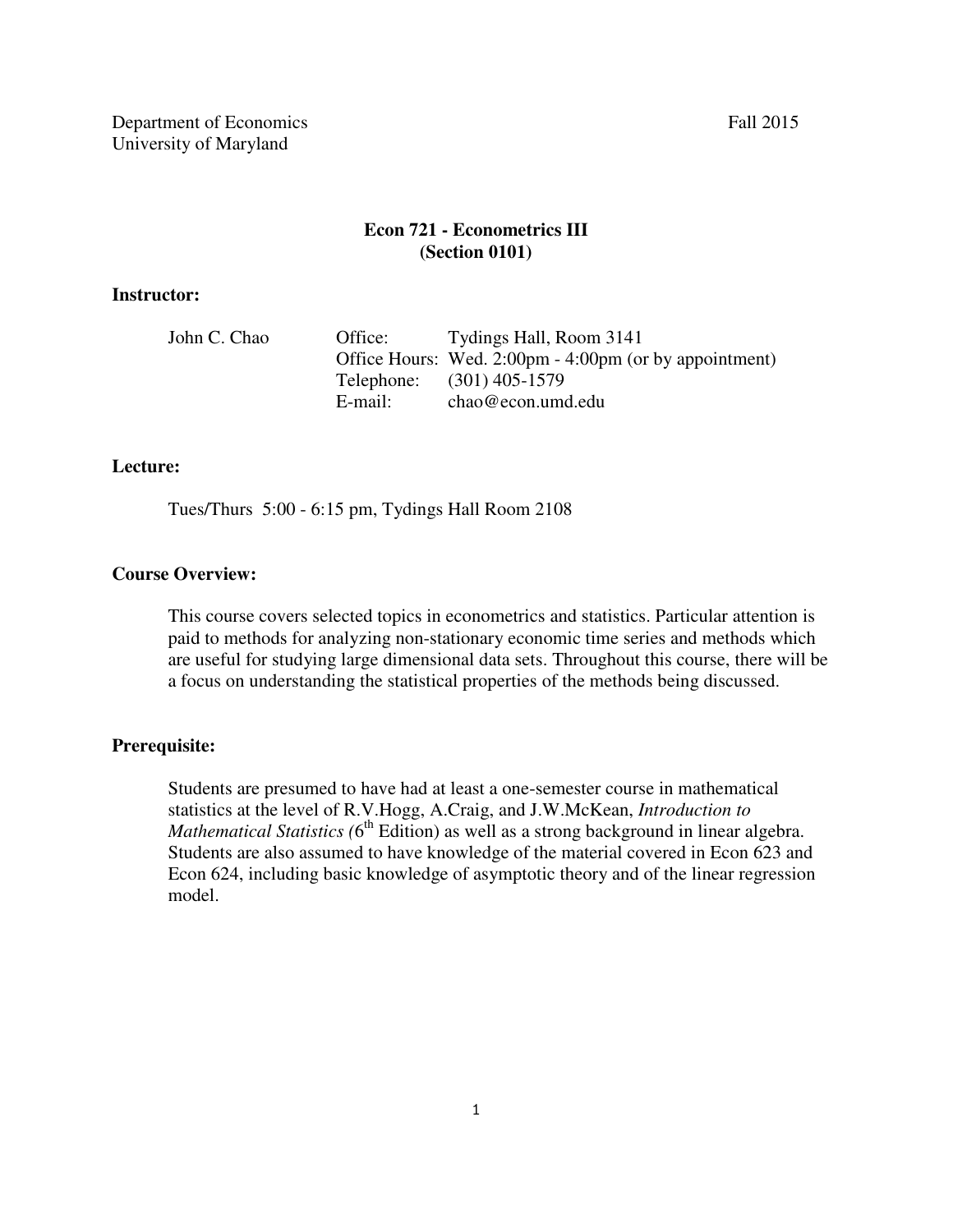#### **Academic Integrity:**

Academic integrity is a foundation for learning. The University has approved a Code of Academic Integrity available on the web at http://www.president.umd.edu/policies/iii100a.html. The Code prohibits students from cheating in exams, plagiarizing, submitting the same paper for credit in two courses without authorization, buying papers, submitting fraudulent documents, and forging signatures.

#### **Students with Disability**

A student, who has a documented disability and who wishes to receive accommodation or services from the University's Disabilities Support Service (DSS), must first complete a registration process which involves meeting with one of the senior staff members at DSS and providing the appropriate documentation. An appointment with DSS can be scheduled by calling (301) 314-7682.

#### **Recommended Textbooks and References in Econometrics and Statistics:**

Anderson, T. W. (1971). *The Statistical Analysis of Time Series*, New York: Wiley.

Anderson, T.W. (2003). *An Introduction to Multivariate Statistical Analysis*, (3rd Edition) New York: Wiley.

Box, G. E. P. and G. M. Jenkins (1976). *Time Series Analysis: Forecasting and Control*, (2nd Edition), San Francisco: Holden Day.

Brillinger, D. R. (1981). *Time Series: Data Analysis and Theory*, (2nd Edition), San Francisco: Holden Day.

Brockwell, P. J. and R. A. Davis (1993). *Time Series:Theory and Methods*, (2nd Edition) New York: Springer-Verlag.

Campbell, J., A. Lo, C. MacKinlay (1996). *The Econometrics of Financial Markets*,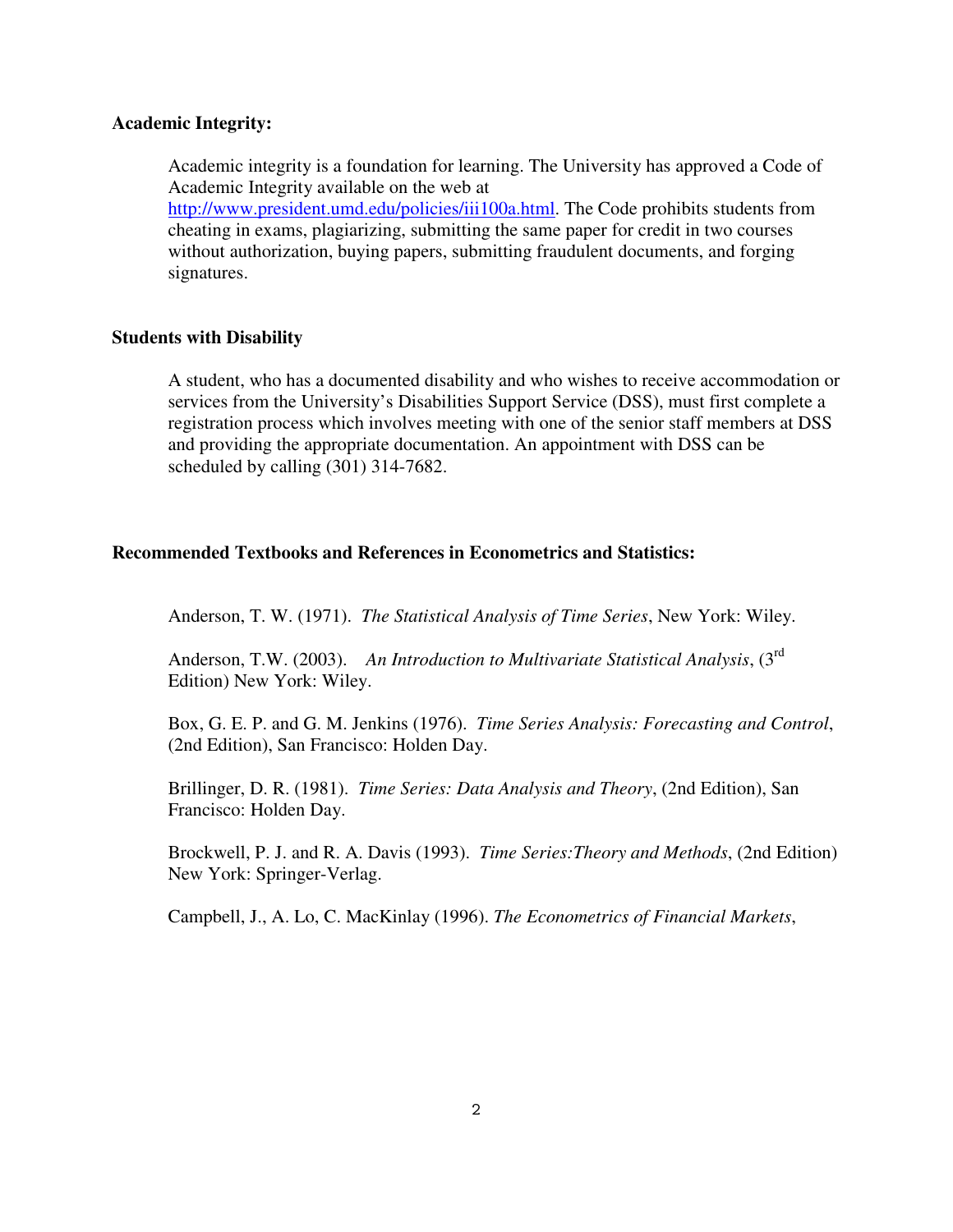Princeton University Press.

Canova, F. (2007). *Methods for Applied Macroeconomic Research*, Princeton University Press.

Fuller, W. A. (1976). *Introduction to Statistical Time Series*, New York: Wiley.

Granger, C. W. T. and P. Newbold (1987). *Forecasting Economic Time Series*, (2nd Edition), New York: Academic Press.

Grenander, U. and M. Rosenblatt (1957). *Statistical Analysis of Stationary Time Series*, New York: Wiley.

Hamilton, J.D. (1994). *Time Series Analysis*, Princeton University Press. (ISBN: 978-0-691-04289-3)

Hannan, E. J. (1970). *Multiple Time Series*, New York: Wiley.

Hannan, E. J. and M. Deistler (1988). *Statistical Theory of Linear Systems*, New York: Wiley.

Harvey, A. C. (1993). *Time Series Models*, (2nd Edition), Cambridge: MIT Press.

Harvey, A.C. (1989). *Forecasting, Structural Time Series Modles, and the Kalman Filter*, Cambridge: Cambridge University Press.

Hayashi, F. (2000). *Econometrics*, Princeton: Princeton University Press.

Johnston, J. and J. DiNardo (1997). *Econometric Methods*, 4th Edition, McGraw Hill.

G. G. Judge, et al. (1985). *The Theory and Practice of Econometrics*, 2nd Edition, John Wiley & Sons.

Lutkepohl, H. (1993). *Introduction to Multiple Time Series Analysis*, (2nd Edition), New York: Springer-Verlag.

Priestley, M. B. (1981). *Spectral Analysis and Time Series*, New York: Academic Press.

Reinsel, G. C. (1993). *Elements of Multivariate Time Series Analysis*, New York: Springer-Verlag.

Robert, C.P. and G. Casella (2004). *Monte Carlo Statistical Methods*. Springer.

Tsay, R.S. (2010). *Analysis of Financial Time Series*, John Wiley & Sons.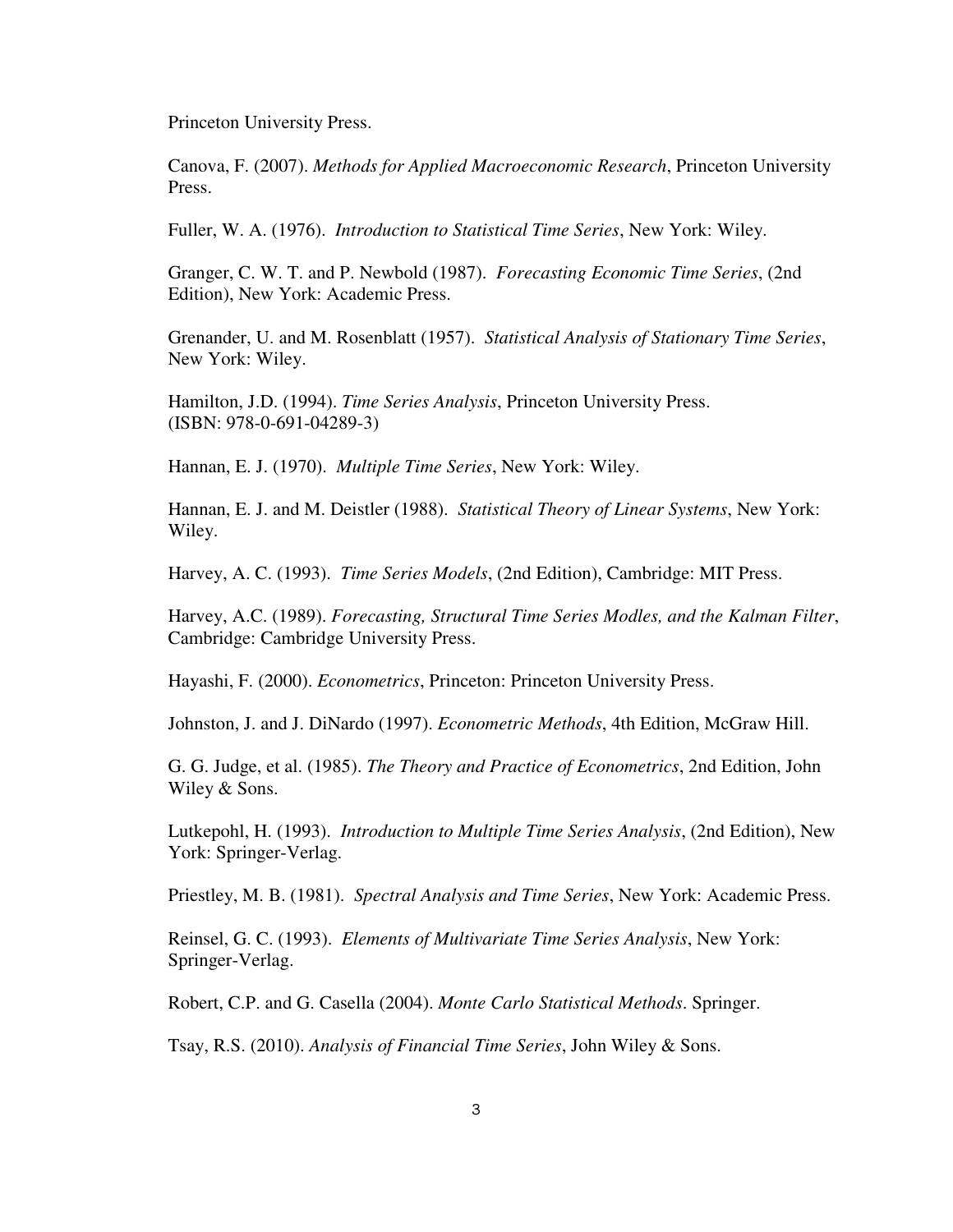Whittle, P. (1984). *Prediction and Regulation*, (2nd Edition) Oxford: Blackwell.

White, H. (2000). *Asymptotic Theory for Econometrician,* Revised Edition, Academic Press.

A. Zellner (1996). *An Introduction to Bayesian Inference in Econometrics.* Wiley-Interscience,.

#### **Some Useful References in Probability:**

The following books are good references for the asymptotic theory presented in this course.

Billingsley, P. (1968). *Convergence of Probability Measures*, New York: Wiley.

Hall, P. and C. C. Heyde (1980). *Martingale Limit Theory and Its Application*, New York: Academic Press.

Ibragimov, I. A. and Y. V. Linnik (1971). *Independent and Stationary Sequences of Random Variables*, Groningen: Wolters - Noordhoff.

Stout, W. F. (1974). *Almost Sure Convergence*, New York: Academic Press.

Pollard, D. (1984). *Convergence of Stochastic Processes*, New York: Springer-Verlag.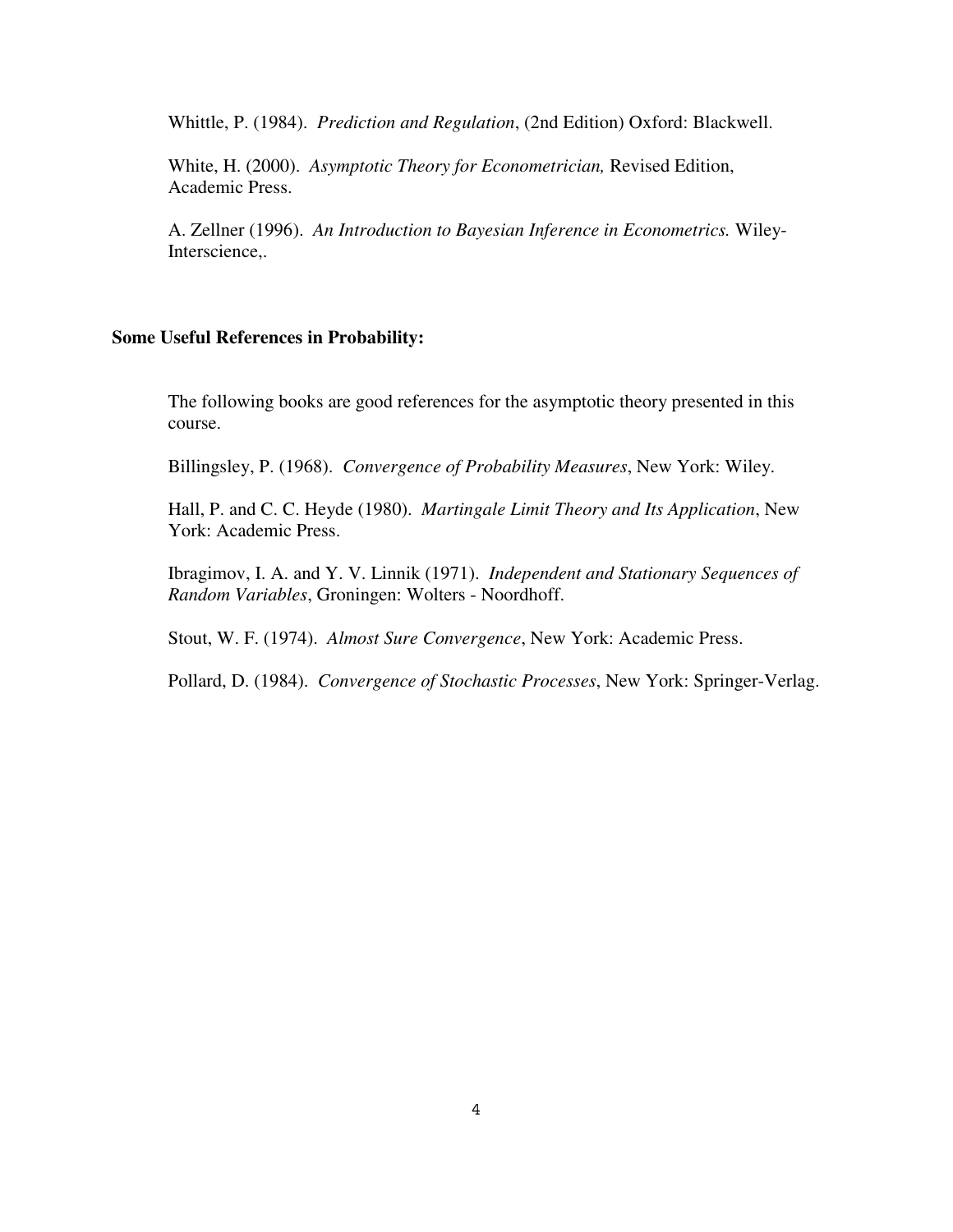## **Course Outline and Reading List**

## **1. Topics in Trending/Persistent Time Series (Univariate Case)**

### **1a. Processes with Deterministic Time Trends**

• Hamilton (1994): Chapter 16

# **1b Functional Limit Theory and Asymptotics for Integrated Processes**

- Hamilton (1994): Chapter 17, Sec. 17.2-17.3; Chapter 18, Sec. 18.1.
- Billingsley (1958): Chapters 2 and 3.

## **1c. Unit Root Processes: Estimation and Hypothesis Testing**

- Hamilton (1994): Chapter 17, Sec 17.1, 17.4-17.9.
- Andrews, D. W. K. (1993). "Exactly Median Unbiased Estimation of First Order Autoregressive / Unit Root Models," *Econometrica*, 61, 139-165.
- Dickey, D. A. and W. A. Fuller (1979). "Distribution of the Estimators for Autoregressive Time Series with a Unit Root," *Journal of the American Statistical Association*, 74, 427-431.
- Dickey, D. A. and W. A. Fuller (1981). "Likelihood Ratio Statistics for Autoregressive Time Series with a Unit Root," *Econometrica*, 49, 1057-1072.
- Elliot, G., T.J.Rothenberg, and J.H.Stock (1996). "Efficient Tests for an Autoregressive Unit Root," *Econometrica*, 64, 813-836.
- Mikusheva, A. (2007). "Uniform Inference in Autoregressive Models," *Econometrica*, 75, 1411-1452.
- Nelson, C.R. and C.I. Plosser (1982). "Trends and Random Walks in Macroeconomic Time Series," *Journal of Monetary Economics*, 129-162.
- Phillips, P. C. B. (1987). "Time Series Regression with a Unit Root," *Econometrica*, 55, 277-302.
- Phillips, P. C. B. and P. Perron (1987). "Testing for a Unit Root in Time Series Regression," *Biometrika*, 75, 335-346.
- Phillips, P.C.B. and V. Solo (1992). "Asymptotics for Linear Processes," *Annals of Statistics,* 20, 971-1001.
- Stock, J. H. (1991). "Confidence Intervals for the Largest Autoregressive Root in U. S. Macroeconomic Time Series," *Journal of Monetary Economics*, 28, 435-459.
- Stock, J.H. (1994). "Unit Roots and Trend Breaks," *Handbook of Econometrics Vol IV*, sections 1-4.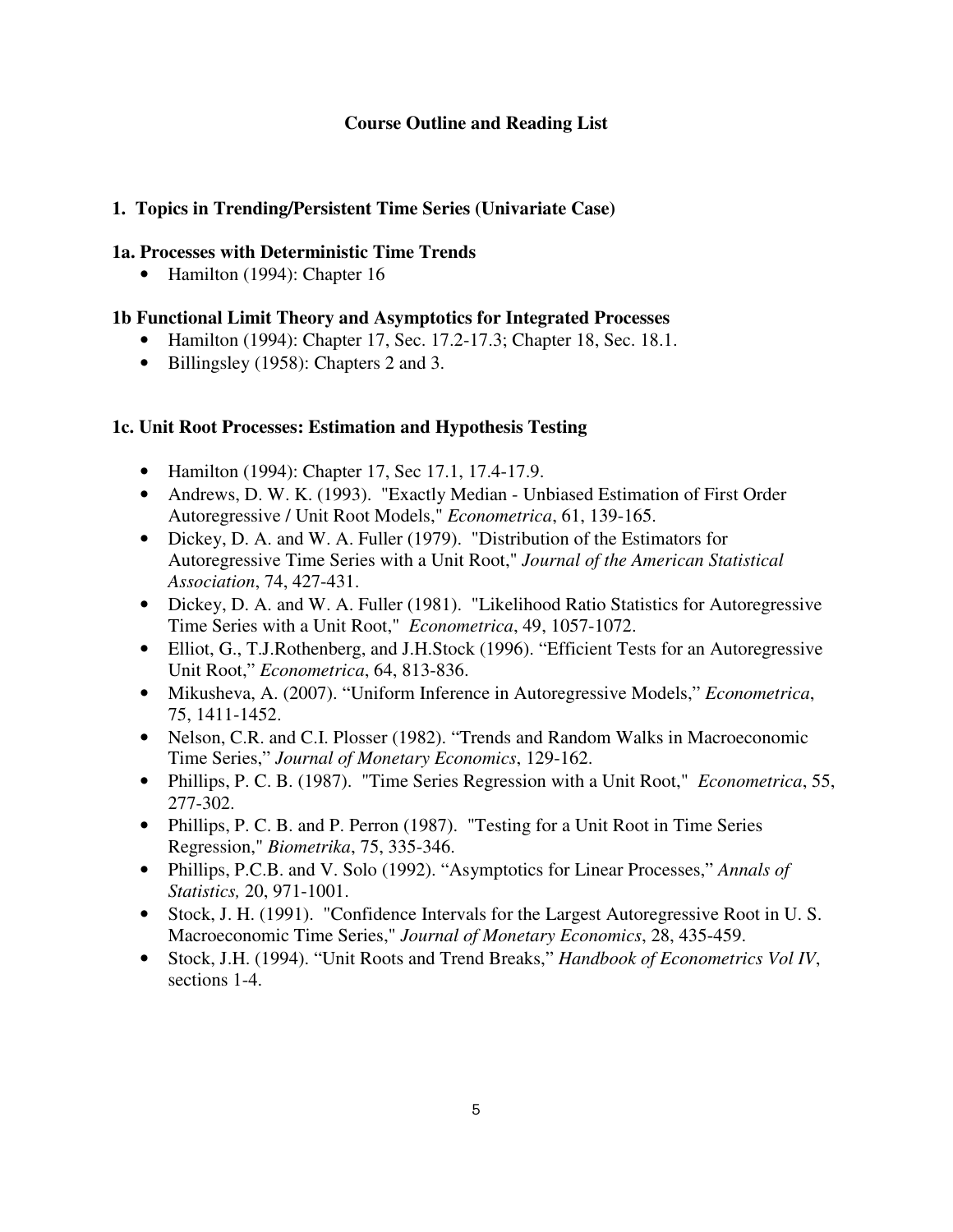# **2. Topics in Trending/Persistent Time Series (Multivariate Case)**

## **2a. Spurious Regression**

- Hamilton (1994): Chapter 18, Sec. 18.
- Granger, C. W. J. and P. Newbold (1974). "Spurious Regression in Econometrics," *Journal of Econometrics*, 2, 111-120.
- Phillips, P. C. B. (1986). "Understanding Spurious Regressions in Econometrics," *Journal of Econometrics*, 33, 311-340.

# **2b Cointegration: Estimation, Testing, and Cointegrating Rank Determination**

- Hamilton (1994): Chapter 18, Sec. 18. 1-18. 2; Chapter 19, Sec. 19. 1-19. 3; Chapter 20.
- Tsay  $(2010)$ : Chapter 8
- Chao, J.C. and P.C.B. Phillips (1999). "Bayesian Model Selection in Partially Nonstationary Vector Autoregressive Processes with Reduced Rank Structure," *Journal of Econometrics*, 91, pp. 227-271.
- Engle, R. F. and C. W. J. Granger (1987). "Cointegration and Error Correction: Representation, Estimation, and Testing," *Econometrica*, 55, 251-276.
- Johansen, S. (1988). "Statistical Analysis of Cointegrating Vectors," *Journal of Economic Dynamics and Contro*l, 12, 231-254.
- Johansen, S. (1991). "Estimation and Hypothesis Testing of Cointegrating Vectors in Gaussian Vector Autoregressive Models," *Econometrica*, 59, 1551-1580.
- Johansen, S. (1992). "Determination of Cointegrating Rank in the Presence of a Linear Trend," *Oxford Bulletin of Economics and Statistics*, 54, 383-397.
- Park, J. Y. and P. C. B. Phillips (1988). "Statistical Inference in Regressions with Integrated Processes: Part I," *Econometric Theory*, 4, 468-498.
- Park, J. Y. and P. C. B. Phillips (1989). "Statistical Inference in Regressions with Integrated Processes: Part II," *Econometric Theory*, 5, 95-132.
- Phillips, P. C. B. and S. Ouliaris(1990). "Asymptotic Properties of Residual Based Tests for Cointegration," *Econometrica*, 58, 165-193.
- Phillips, P. C. B. (1991). "Optimal Inference in Cointegrated Systems," *Econometrica*, 59, 238-306.
- Phillips, P. C. B. (1995). "Fully Modified Least Squares and Vector Autoregression," *Econometrica*, 53, 1023-1078.
- Stock, J.H. (1987). "Asymptotic Properties of Least Squares Estimators of Cointegrating Vectors," *Econometrica*, 55, 1035-1056,

## **3. Factor Analysis and Related Techniques for Multivariate Data Analysis**

- a. Principal Components
- b. Factor Models
- c. EM Algorithm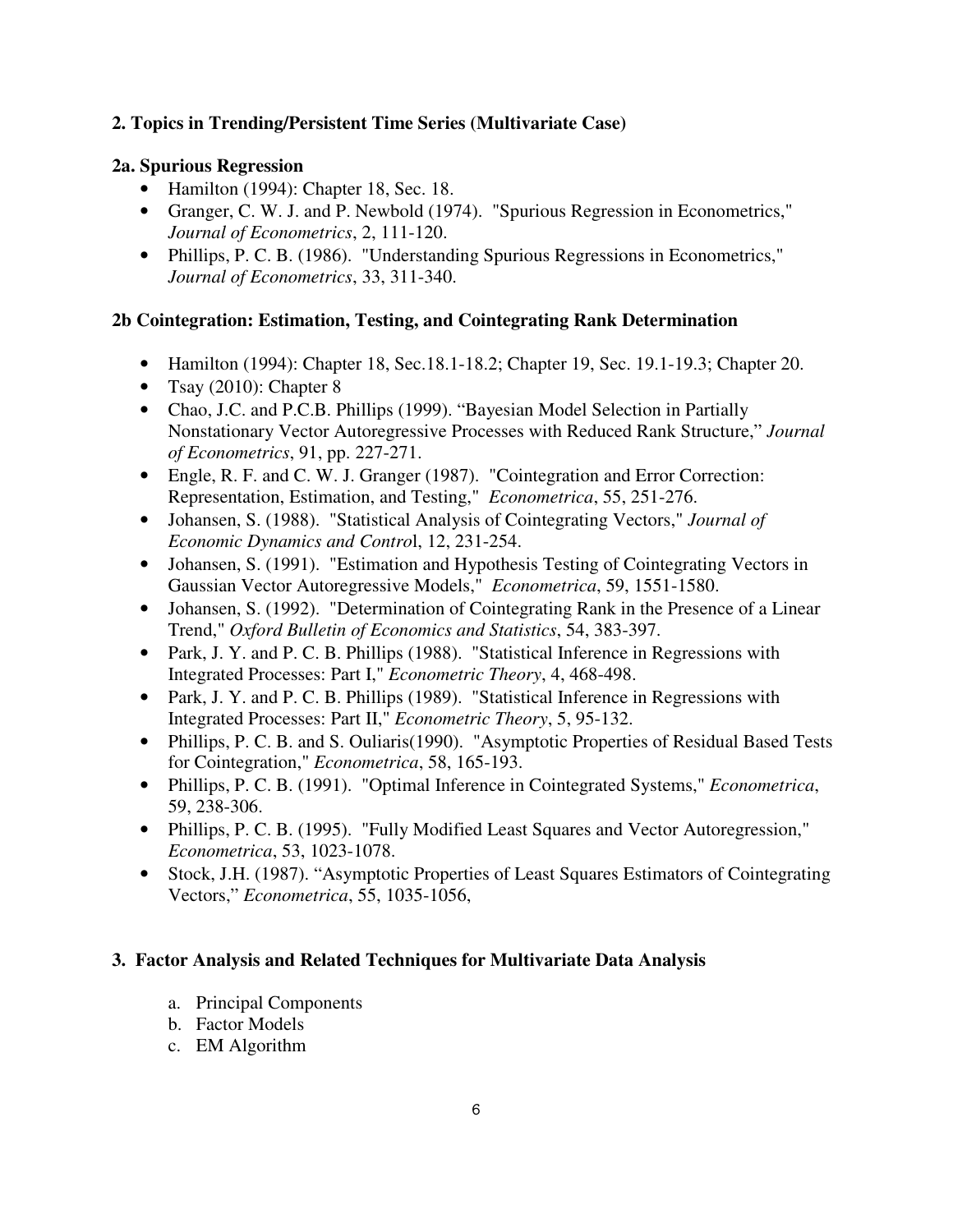- Tsay  $(2010)$ : Chapter 9
- Anderson (2003): Chapters 11-14.
- Bai, J. and S. Ng (2002). "Determining the Number of Factors in Approximate Factor Models," *Econometrica*, 70, 191-221.
- Bai, J. (2003). "Inferential Theory for Factor Models of Large Dimensions,@ *Econometrica*, 71, 135-171.
- Bernanke, B.S. and J.Boivin (2003). "Monetary Policy in a Data-Rich Environoment," *Journal of Monetary Economics*, 50, 525-546.
- Bernanke, B. S., J. Boivin, and P. Eliasz (2005). "Measuring the Effects of Monetary Policy: A Factor-augmented Vector Autoregressive (FAVAR) Approach," *Quarterly Journal of Economics*, 120, 384-387.
- Forni, M., M. Hallin, M. Lippi, and L. Reichlin (2000). "The Generalized Factor Model: Identification and Estimation," *Review of Economics and Statitsics*, 82, 540-552.
- Stock, J.H. and M.W.Watson (2010). "Dynamic Factor Models," Working Paper, Department of Economics, Harvard University.
- Stock, J. and M. Watson (2002). "Macroeconomic Forecasting Using Diffusion Indexes,@ *Journal of Business and Economic Statistics*, 20, 147-162.
- Dempster, A.P., N.M. Laird, and D.B.Rubin (1977). "Maximum Likelihood from Incomplete Data via the EM Algorithm," *Journal of the Royal Statistical Society, Series B*, 39, 1-38.

## **4. Methods of Bayesian Inference and Bayesian Computation**

- a. Background on Bayesian Econometrics and Statistics
- b. Background on Markov Chains
- c. Basic Monte Carlo Integration
- d. Importance Sampling
- e. Markov Chain Monte Carlo
- f. Empirical Bayes
- g. Bayesian VAR
- h. Bayesian Estimation of DSGE Models
- Zellner (1996): Chapters 2-4, 6 and 7
- Robert and Casella (2004): Chapters 2,3, 6, and 7
- Chib, S. and E. Greenberg (1995). "Understanding the Metropolis-Hastings Algorithm," American Statistician, 49, 327-335.
- Chib, S. and E. Greenberg (1996). "Markov Chain Monte Carlo Simulation Methods in Econometrics," Econometric Theory, 12, 409-431.
- Chib, S. "Markov Chain Monte Carlo Methods: Computation and Inference." In Handbook of Econometrics, Vol 5. Edited by J. J. Heckman and E. Leamer. Amsterdam: Elsevier Science.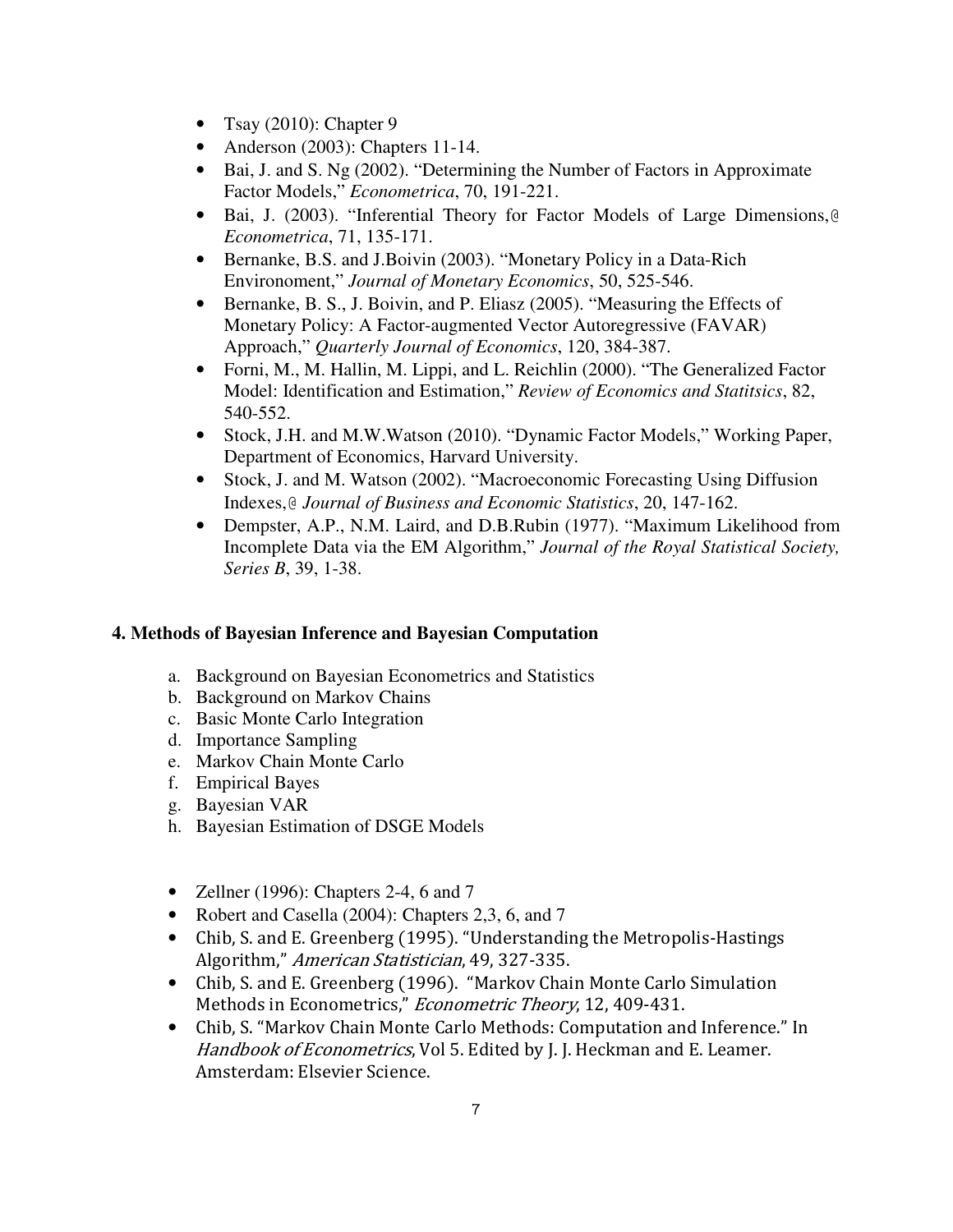- Doan, T., R. Litterman, and C.A.Sims (1984). "Forecasting and Conditional Projection Using Realistic Prior Distributions," *Econometric Reviews*, 3, 1-100.
- Litterman, R. (1986). "Forecasting with Bayesian Vector Autoregression: Five Years of Experience," *Journal of Business and Economic Statistics*, 4, 25-38.
- Phillips, P.C.B. (1996). "Econometric Model Determination," *Econometrica*, 64, 763- 812.
- Knox, T., J.H.Stock, and M.W.Watson (2000). "Empirical Bayes Forecasts of One Time Series Using Many Predictors," Working Paper, Kennedy School of Government, Harvard University.
- Del Negro, M., and F. Schorfheide. (2004). "Priors from General Equilibrium Models for VARs," *International Economic Review* 45, 643-673.
- Del Negro, M., F. Schorfheide, F. Smets, and R. Wouters (2007). "On the Fit and Forecasting Performance of New Keynesian Models," *Journal of Business and Economic Statistics*, 25, 123-143.
- Rabanal, P., and J. Rubio-Ramirez (2005). "Comparing New Keynesian Models of the Business Cycle: A Bayesian Approach," *Journal of Monetary Economics* 52, 1151-1166.
- Fernandez-Villaverde, J., and J. Rubio-Ramirez (2005). "Estimating Dynamic Equilibrium Economies: Linear Versus Nonlinear Likelihood." *Journal of Applied Econometrics* 20, 891-910.
- An, S. and F. Schorfheide (2007). "Bayesian Analysis of DSGE Models," *Econometric Reviews*, 26, 113-172.

# **5. Time Series Models of Regime Switching**

- Hamilton (1994): Chapter 22
- Hamilton, J.D. (1989). "A New Approach to the Economic Analysis of Nonstationary Time Series and the Business Cycle," *Econometrica*, 57, 357-384.
- Lam, P. (1990). "The Hamilton Model with a General Autoregressive Component Estimation and Comparison with Other Models of Economic Time Series," *Journal of Monetary Economics*, 26, 409-432.
- Diebold, F. X., J-H Lee, and G. C. Weinbach (1994). "Regime Switching with Time-Varying Transition Probabilities," in C. Hargreaves, ed., *Nonstationary Time Series Analysis and Cointegration*, Oxford: Oxford University Press.
- Kim, C. J. (1994). "Dynamic Linear Models with Markov Switching," *Journal of Econometrics*, 60, 1-22.
- Hamilton, J. D. (1996), "Specification Testing in Markov-Switching Time Series Models," *Journal of Econometrics*, 70, 127-157.
- Timmermann, A. (2000). "Moments of Markov Switching Models," *Journal of Econometrics*, 96, 75-111.
- Chauvet, M. and J. D. Hamilton (2005). "Dating Business Cycle Turning Points," in *Nonlinear Analysis of Business Cycle*, edited by Costas Milas, Philip Rothman, and Dick van Dijk, Elsevier.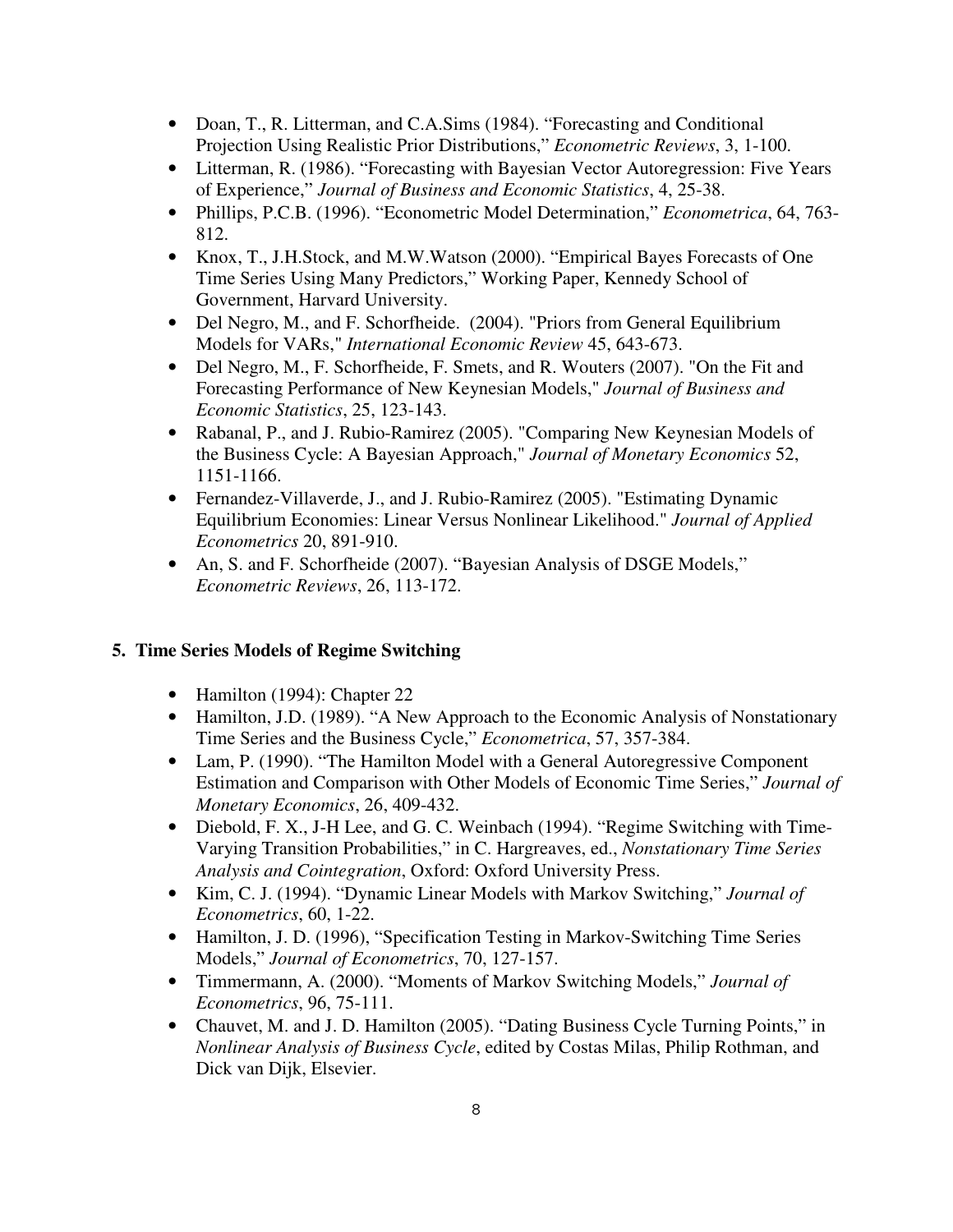- Pesaran, H., D. Pettenuzzo, and A. Timmermann (2006). "Forecasting Time Series Subject to Multiple Structural Breaks," *Review of Economic Studies*, 73, 1057-1084.
- Smith, A. (2012). "Markov Breaks in Regression Models," *Journal of Time Series Econometrics*, 4: Article 3.

### **6. State Space Models and Kalman Filtering**

- Hamilton (1994): Chapter 13.
- Tsay  $(2010)$ : Chapter 11
- Canova (2007): Chapter 6.
- Harvey (1989): Chapters 3 and 4.

### **7. ARCH/GARCH and Stochastic Volatility Models**

- a. AutoRegressive Conditional Heteroskedasticity (ARCH)
- b. Generalized ARCH (GARCH)
- c. Other Extensions of the ARCH Model
- d. Stochastic Volatility Model
- Tsay (2010): Chapter 2
- Hamilton (1994): Chapter 21
- Bollerslev, T. (1986). "Generalized Autoregressive Conditional Heteroskedasticity," *Journal of Econometrics*, 31, 307-327.
- Bollerslev, T., R.Y. Chou, and K.F.Kroner (1992). "ARCH Modelling in Finance: A Review of the Theory and Empirical Evidence," *Journal of Econometrics*, 52, 5-59.
- Engle, R. F. and T. Bollerslev (1986). "Modelling the Persistence of Conditional Variances," *Econometric Reviews*, 5, 1-50.
- Bollerslev, T., R.F.Engle, and D.B.Nelson (1994). "ARCH Model," in *Handbook of Econometrics 4*, Engle, R.F. and D.L.McFadden (Eds.) New York: Elsevier Science; 2961-3031.
- Engle, R.F. (1982). "Autoregressive Conditional Heteroskedasticity with Estimates of the Variance of United Kingdom Inflation," *Econometrica*, 50, 987-1007.
- Engle, R.F. (2001). "GARCH 101: An Introduction to the Use of ARCH/GARCH Models in Applied Econometrics," *Journal of Economic Perspectives*, 15, 157-168.
- Engle, R.F. (2002). "New Frontiers for ARCH Models," *Journal of Applied Econometrics*, 17, 425-446.
- Engle, R.F. (2004). "Risk and Volatility: Econometric Models and Financial Practice," *American Economic Review*, 94, 405-420.
- Poon, S.-H. and C.W.J. Granger (2003). "Forecasting Volatility in Financial Markets: A Review," *Journal of Economic Literature*, 41, 478-539.
- Ait-Sahalia, Y. and R. Kimmel (2007). "Maximum Likelihood Estimation of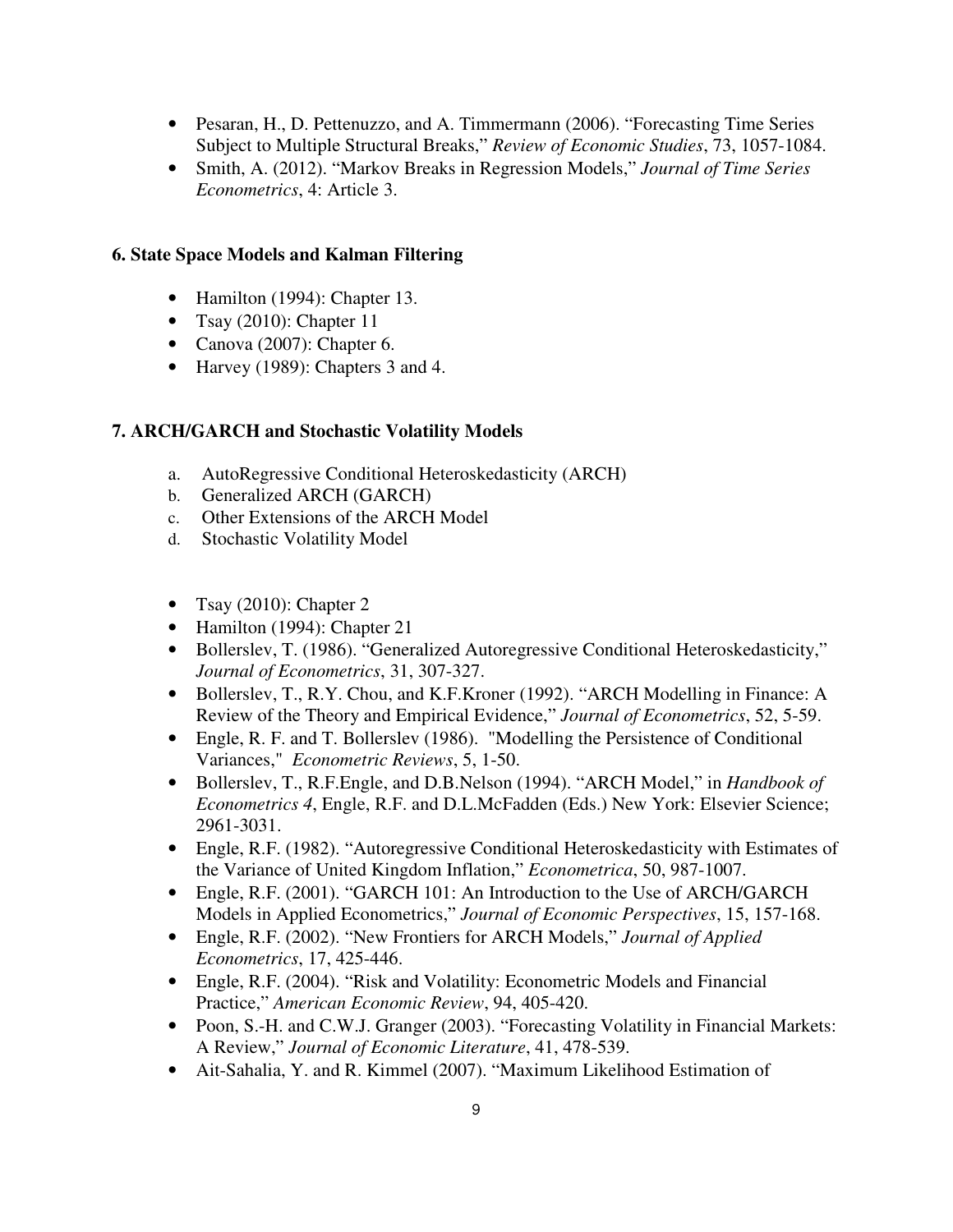Stochastic Volatility Models," *Journal of Financial Economics*, 83, 413-452.

- Andersen, T.G., T. Bollerslev, and F.X.Diebold (2002). "Parametric and Nonparametric Volatility Measurement," in: *Handbook of Financial Econometrics*, Ait-Sahalia, Y. and L.P.Hansen (Eds.) Amsterdam: North-Holland.
- Andersen, T.G., T.Bollerslev, F.X.Diebold, and P. Labys (2003). "Modeling and Forecasting Realized Volatility," *Econometrica*, 71, 579-625.
- Barndorff-Nielsen, O.E. and N. Shephard (2004). "Econometric Analysis of Realized Covariation: High Frequency Based Covariance, Regression, and Correlation in Financial Economics," *Econometrica*, 72, 885-925.
- Broto, C. and E.Ruiz (2004). "Estimation Methods for Stochastic Volatility Models: A Survey," *Journal of Economic Surveys*, 18, 613-649.
- Jacquier, E., N. G. Polson and P. E. Rossi (1994). "Bayesian Analysis of Stochastic Volatility Models," *Journal of Business and Economic Statistics*, 12, pp. 371-89.
- Kim, S., N.Shephard, and S.Chib (1998). "Stochastic Volatility Likelihood Inference and Comparison with ARCH Models," *Review of Economic Studies*, 65, 361-393.

### **8. Methods of Forecasting**

- a. Principles of Forecasting
- b. Forecast Evaluation
- c. Bayesian and Frequentist Model Averaging
- d. Bagging
- Hamilton (1994): Chapter 4
- Diebold, F.X. and R.S.Mariano (1995). "Comparing Predictive Accuracy," *Journal of Business and Economic Statistics*, 13, 253-263.
- West, K.D. (1996). "Asymptotic Inference about Predictive Ability," *Econometrica*, 64, 1067-1084.
- White, H. (2000). "A Reality Check for Data Snooping," *Econometrica*, 68, 1097- 1126.
- Giacomini, R. and H.White (2006). "Tests of Conditional Predictive Ability," *Econometrica*, 74, 1545-1578.
- Hoeting, J., D. Madigan, A.R.Raftery, C.T.Volinsky (1999). "Bayesian Model Averaging: A Tutorial," *Statistical Science*, 14, 382-401.
- Hansen, B.E. (2007). "Least Squares Model Averaging," *Econometrica*, 75, 1175- 1189.
- Hansen, B.E. (2008). "Least Squares Forecast Averaging," *Journal of Econometrics*, 146, 342-350.
- Sala-i-Martin, X., G. Doppelhofer, and R. Miller (2004). "Determinants of Long-Term Growth: A Bayesian Averaging of Classical Estimates (BACE) Approach," *American Economic Review*, 94, 813-835.
- Wright, J.H. (2008). "Bayesian Model Averaging and Exchange Rate Forecasting," *Journal of Econometrics*, 146, 329-341.